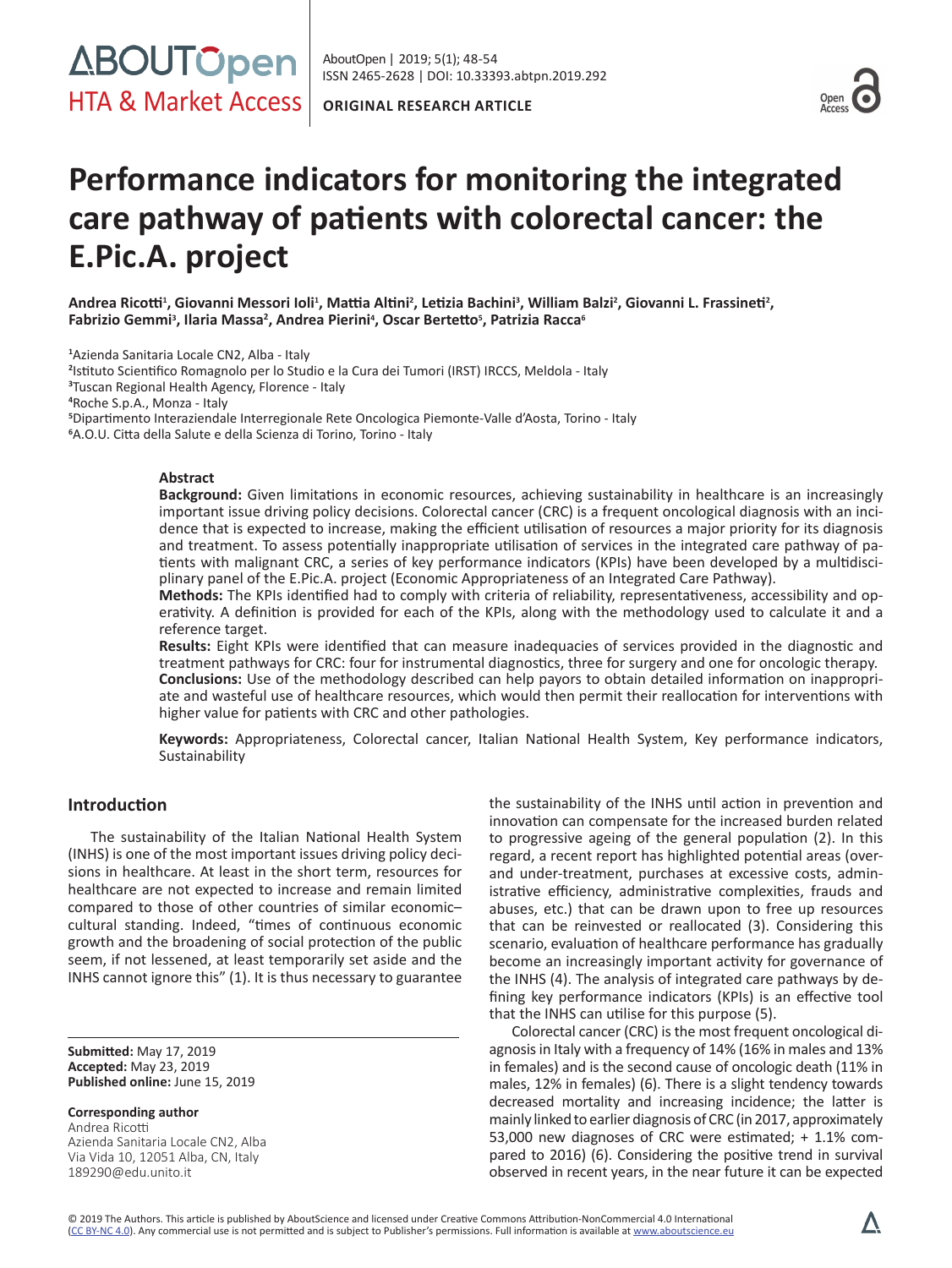that there will be constant growth in the need for healthcare resources, making the efficiency of healthcare investments required for the integrated care pathway of CRC a top priority.

With a view towards rendering healthcare resources more efficient, it is essential to measure the performance of various activities used for the integrated care pathway of CRC. Herein, the methodology developed by a multidisciplinary panel of the E.Pic.A. project (Economic Appropriateness of an Integrated Care Pathway) is described with the aim of assessing potentially inappropriate behaviour, from clinical and economic standpoints, of various processes in the integrated care pathway of patients undergoing intervention for carcinoma of the colon or rectum.

# **Methods**

Following the recent Associazione Italiana di Oncologia Medica guidelines for the treatment of CRC (7), the multidisciplinary panel of the E.Pic.A. project (composed of clinicians, healthcare directors, data managers, methodologists and experts) identified and defined a series of KPIs that are suitable for assessing potentially inappropriate healthcare services provided during diagnosis and treatment of patients undergoing surgical intervention for malignant CRC. In order for the evaluation process to be consistently replicated by each healthcare facility, the CRC KPIs must be easily detectable and measurable through the most common information flows currently available (e.g. administrative databases, hospital discharge records [HDRs], etc.).

In order to maximise the efficiency of healthcare services offered to patients, each of the KPIs identified must comply with the criteria of "reliability" (fewest possible systematic errors), "representativeness" (high degree of relationship with the pathway in question), "accessibility" (directly measurable by the available information sources) and "operativity" (must be easily applicable in the context under assessment) (8). Lastly, for each of the KPIs identified, the multidisciplinary panel: (i) provided a definition; (ii) explained the methodology for its calculation; and (iii) indicated a reference target for evaluation.

### **Results**

Altogether, eight KPIs were identified to measure the inappropriateness of healthcare services provided in the integrated care pathway for CRC: four for instrumental diagnostics, three for surgery and one for oncologic therapy. The four KPIs for the diagnostic phase aimed to estimate the inappropriateness of diagnostic procedures (under-treatment and over-treatment) before and after the index surgical intervention. The three KPIs for the surgical phase measured the timeliness of the index surgery, the hospitalisation associated with it and any re-interventions carried out during the same hospitalisation. For oncological therapy, the last KPI measured the inappropriateness referred to the time of administration of adjuvant therapy (chemotherapy and/or radiotherapy) vs. the time elapsed following the index surgery.

Unless otherwise specified, each of the eight KPIs must be calculated by distinguishing between patients undergoing intervention for carcinomas of the colon and those of the rectum. Herein, for simplification, whenever the KPI is calculated

for a patient with colon cancer or rectal cancer, the term "surgical intervention for CRC" will be used; otherwise, if the KPI is calculated with reference to only the patient undergoing intervention for colon cancer or for rectal cancer, the relative diagnosis will be specified.

Since in both cases (colon and rectum), the date of the index surgical procedure (and the relative hospitalisation index) represents the reference time for calculation of each of the eight KPIs, it is fundamental to provide a definition that also includes the identification criterion. Firstly, in order to identify new patients undergoing surgery each year for malignant CRC, the multidisciplinary panel established that the reference time frame for surgical interventions should be the calendar year (January 1 to December 31). In the case of colon cancer, the index surgery was defined as the first admission for surgery in the year of observation characterised by the simultaneous presence of one of the diagnostic codes and one of the procedural codes listed in Table I

**Table I** - Colorectal ICD-9-CM procedural codes for diagnosis and various interventions

| Colon         |                                                                            |
|---------------|----------------------------------------------------------------------------|
| ICD-9-CM code | <b>Diagnosis</b>                                                           |
| 153*          | Malignant tumour of the colon                                              |
| ICD-9-CM code | Procedure                                                                  |
| 45.71         | Multiple segmental resection of the large inte-<br>stine                   |
| 45.72         | Resection of the caecum                                                    |
| 45.73         | Right hemicolectomy                                                        |
| 45.74         | Resection of the transverse colon                                          |
| 45.75         | Left hemicolectomy                                                         |
| 45.76         | Sigmoidectomy                                                              |
| 45.79         | Other partial excision of the large intestine                              |
| 45.8          | Total colectomy                                                            |
| Rectum        |                                                                            |
| ICD-9-CM code | <b>Diagnosis</b>                                                           |
| 154.0         | Malignant tumour of the rectosigmoid junction                              |
| 154.1         | Malignant tumour of the rectum                                             |
| 154.8         | Other malignant tumours of the rectum, recto-<br>sigmoid junction and anus |
| ICD-9-CM code | Procedure                                                                  |
| 48.3*         | Local excision of lesion or rectal tissue                                  |
| 48.4*         | Rectal pull-through resection                                              |
| 48.5          | Abdominoperineal resection of the rectum                                   |
| 48.6*         | Other resection of the rectum                                              |
| 48.74         | Proctectomy                                                                |
| 68.8          | Pelvic exenteration                                                        |
| 48.99         | Other intervention on the rectum and<br>peri-rectal fissues                |

**ICD-9-CM =** International Classification of Diseases 9th revision Clinical Modification.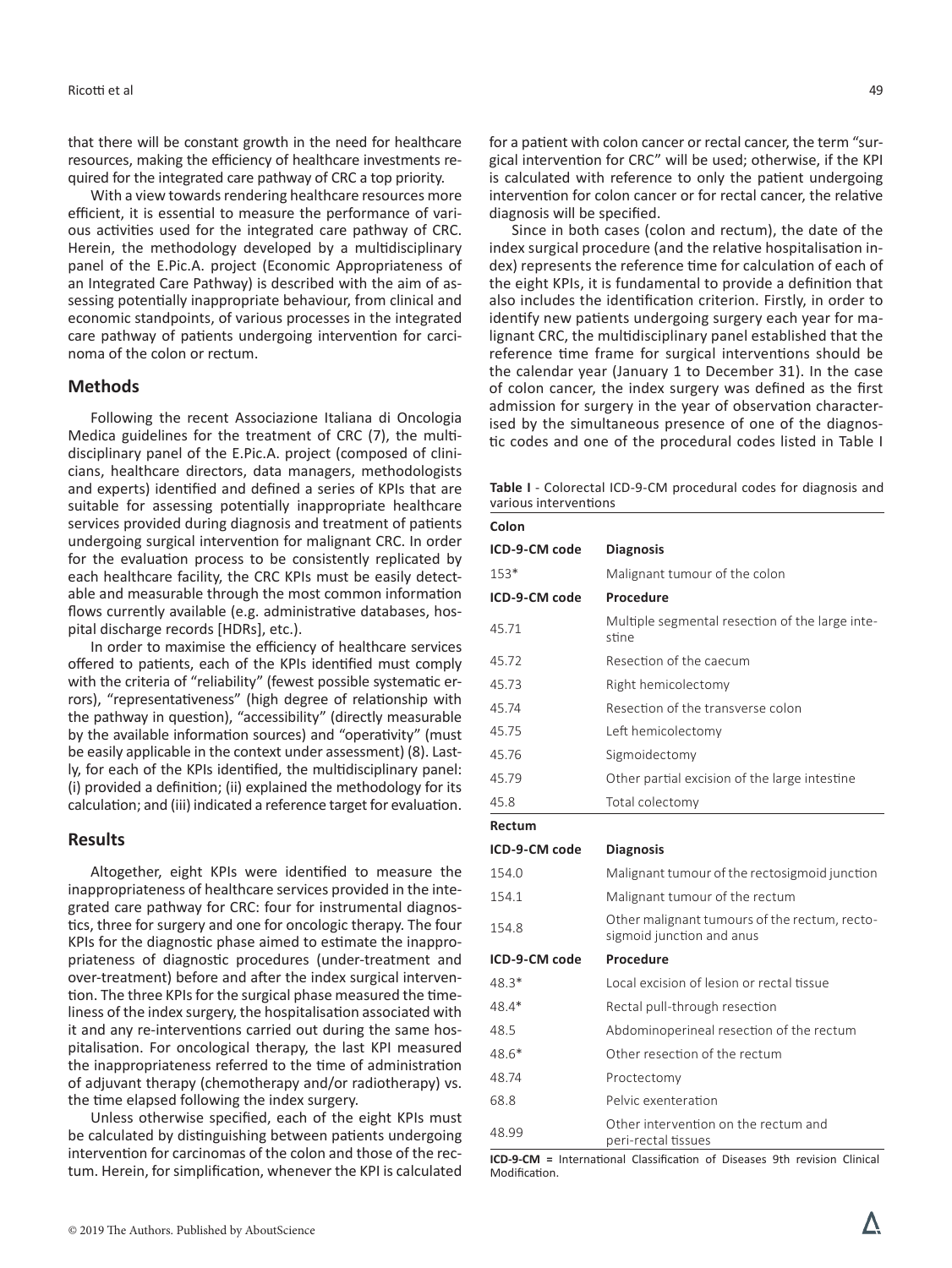(information flow produced by the HDRs) for colon cancer. With the index surgical procedure thus identified, the following must be excluded:

- patients under the age of 18 at the time of index admission;
- patients present in the registry for less than 3 years from the date of the index admission;
- − cases with at least one hospitalisation for colon cancer (according to the International Classification of Diseases 9th revision Clinical Modification ICD-9-CM 153\*) in the main or secondary diagnosis for a period between 3 years and 6 months prior to the date of surgery performed during the index hospitalisation;
- cases with other neoplasia and at least one hospitalisation for a malignancy other than the colon (ICD-9-CM 140\*-152\* or 154\*-172\* or 174\*-208\* or V.10\* excluding V10.05) in the main or secondary diagnosis for 3 years prior to the date of surgery performed during the index hospitalisation;
- patients with ab initio metastatic disease (ICD-9-CM 197\*, 198\* and 199\*) during the index admission.

In the case of rectal carcinoma, the index surgical procedure was defined as the first admission for surgery in the year of observation characterised by the simultaneous presence of one of the diagnostic codes and one of the procedural codes listed in Table I (information flow produced from HDRs) for rectal cancer. From the index surgical procedures thus identified, the following should be excluded:

- patients under the age of 18 at the time of index admission;
- patients present in the registry for less than 3 years from the date of the index admission;
- − cases with at least one hospitalisation for rectal cancer (ICD-9-CM V.10.06 or 154\*) in the main or secondary diagnosis for a period between 3 years and 6 months prior to the date of surgery performed during the index hospitalisation;
- − cases with other neoplasia and at least one hospitalisation for a malignancy other than rectal (ICD-9-CM 140\*- 153\* or 155\*-172\* or 174\*-208\* or V.10\* excluding V10.06) in the main or secondary diagnosis for 3 years prior to the date of surgery performed during the index hospitalisation;
- patients with ab initio metastatic disease (ICD-9-CM 197\*, 198\* and 199\*) during the index admission.

# *KPIs for instrumental diagnosis*

# *KPI-1 pre-surgery 1*

Definition. The first KPI evaluates the percentage of patients undergoing surgical intervention for CRC who, in the 60 days prior to the index surgery, underwent at least one of the following instrumental diagnostic procedures: positron emission tomography (PET) or bone scintigraphy. Patients who underwent computerised axial tomography (CAT) within 90 days (indication of the multidisciplinary panel) prior to the execution of one of the two diagnostic procedures considered

are excluded from evaluation, since the use of PET or bone scintigraphy is to be attributed to diagnostic uncertainty highlighted by a previous CAT scan. Table II shows the codes to be used to identify instrumental diagnostic examinations, as defined by the E.Pic.A. multidisciplinary panel.

Target. The percentage for KPI-1 should tend to be 0%.

Calculation. The percentage should be calculated by indicating in the numerator the number of patients undergoing surgical intervention for CRC who underwent at least one PET and/or bone scintigraphy in the 60 days prior to the index surgery (codes shown in Tab. II). Patients who underwent a CAT scan (Tab. II) in the 90 days prior to the date of at least one of the two diagnostic procedures considered should be excluded. The denominator is the number of patients undergoing intervention (index surgery) for CRC during the reference period.

#### *KPI-2 pre-surgery 2*

Definition. The second KPI assesses the percentage of patients undergoing intervention for rectal carcinoma who, in the 112 days prior to the index surgery, underwent at least one of the following instrumental diagnostic examinations: pelvic nuclear magnetic resonance imaging (MRI) or transrectal ultrasound. The identification codes associated with these examinations are shown in Table II, as defined by the E.Pic.A. multidisciplinary panel.

Target. The percentage of KPI-2 should tend to be 100%.

Calculation. The percentage must be calculated by indicating in the numerator the number of patients undergoing intervention for rectal cancer who underwent at least one pelvic MRI and/or transrectal ultrasound (codes in Tab. II) in the 112 days prior to the index surgery. The denominator is the number of patients undergoing intervention (index surgery) for carcinoma of the rectum during the reference period.

The third KPI was sub-divided into KPI-3a and KPI-3b.

#### *KPI-3a follow-up colonoscopy*

Definition. KPI-3a evaluates the percentage of patients undergoing intervention for colon cancer who, during the 365 days following the index surgery, underwent colonoscopy. Table II shows the codes to be used to identify colonoscopy examinations, as defined by the multidisciplinary panel.

Target. The percentage of KPI-3a should tend to be 100%.

Calculation. The percentage must be calculated by indicating in the numerator the number of patients undergoing intervention for colon cancer who underwent colonoscopy (Tab. II) during the 365 days following surgery. The denominator refers to the number of patients (index surgery) undergoing surgery for colon cancer in the reference period.

#### *KPI-3b follow-up colonoscopy*

Definition. KPI-3b evaluates the percentage of patients undergoing intervention for colon cancer in whom, during the 365 days following the index surgery, more than one colonoscopy was performed more than 30 days from the first colonoscopy. This time span was considered as appropriate to indicate that the second colonoscopy, taking place within 30 days of the prior one, is to be attributed to the "tattooing" of a possible recurrence or to confirmation of a previously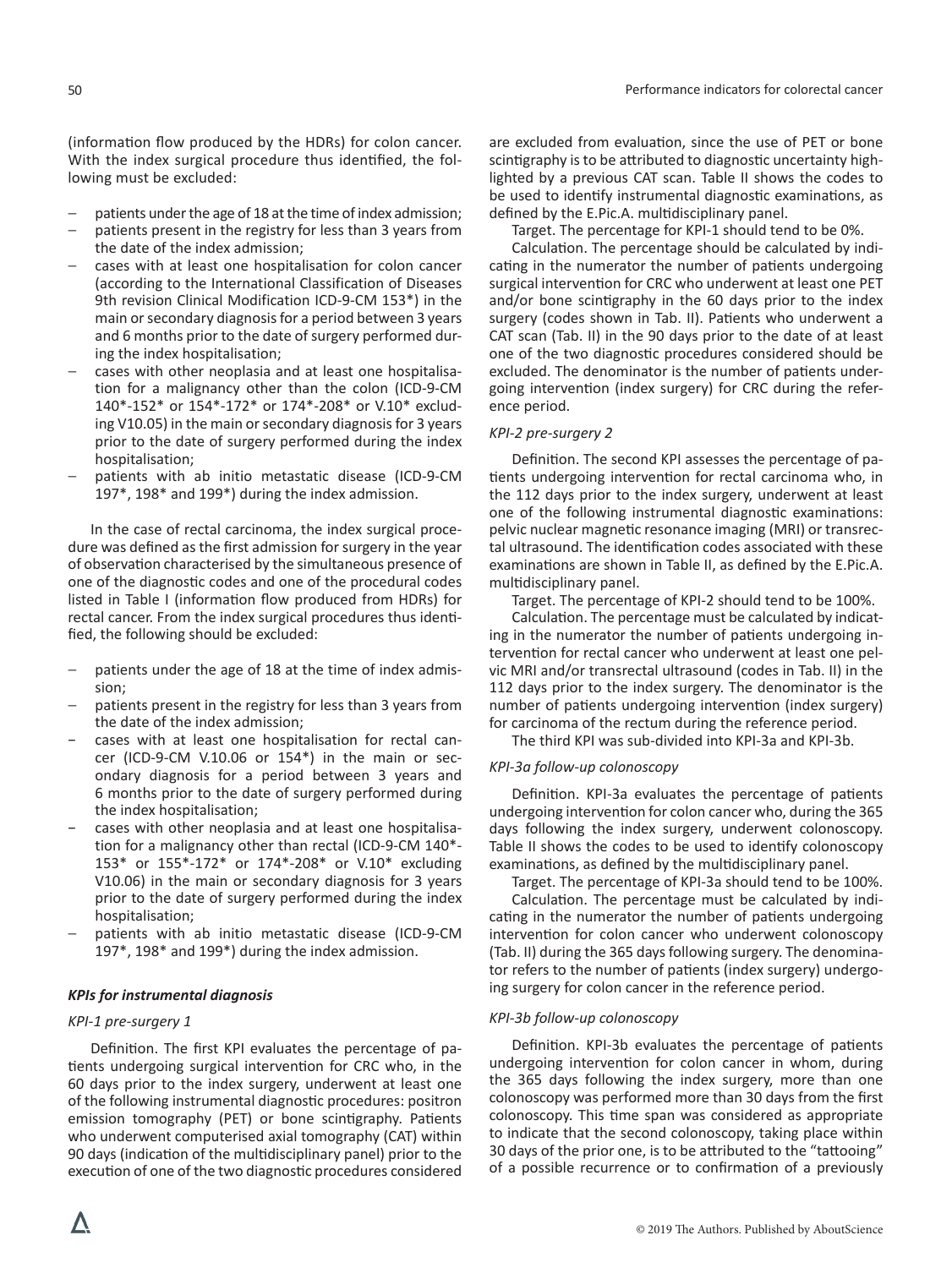**PET**

| Pre-surgery<br>$KPI-1$                   |                                                                     | di       |
|------------------------------------------|---------------------------------------------------------------------|----------|
|                                          | $92.11.6$ – PET (qualitative)<br>92.11.7 - PET (quantitative)       | be<br>CO |
|                                          | 92.18.6 - Total body PET                                            | КF       |
|                                          | <b>Bone scintigraphy</b>                                            |          |
|                                          | 92.05.6 - Total body bone marrow scintigraphy                       | su       |
|                                          | 92.14.1 – Bone scintigraphy articular segment                       | un       |
|                                          | 92.14.2 – Bone scintigraphy polyphasic<br>articular segment         |          |
|                                          | 92.14.3 - Segmental skeletal<br>tomoscintigraphy (SPET)             |          |
|                                          | $92.18.2 -$ Bone or articular scintigraphy                          |          |
|                                          | <b>CT</b>                                                           |          |
|                                          | 88.01.3 - Lower abdomen CT                                          |          |
|                                          | 88.01.4 - Lower abdomen CT with and without con-<br>trast           |          |
|                                          | 88.01.5 - Complete abdominal CT                                     |          |
|                                          | 88.01.6 – Complete abdominal CT with and without<br>contrast        |          |
| Pre-surgery<br>$KPI-2$                   | <b>NMR</b>                                                          |          |
|                                          | 88.95.4 – Lower abdomen and pelvic MRI                              |          |
|                                          | 88.95.5 - Lower abdomen and pelvic MRI with and<br>without contrast |          |
|                                          | <b>Transrectal ultrasound</b>                                       |          |
|                                          | 88.79.8 - Transrectal ecography                                     |          |
| colonoscopy<br>$KPI-3$                   | Colonoscopy                                                         |          |
|                                          | 45.23 - Colonoscopy with flexible endoscope                         |          |
|                                          | 45.23.1 – Colonoscopy – retrograde ileoscopy                        |          |
|                                          | 45.24 – Sigmoidoscopy with flexible endoscope                       |          |
| tumour markers<br>KPI-4a/4b<br>Follow-up | Tumour markers                                                      |          |
|                                          | 90.55.3 - CA 19.9<br>$90.56.3 - CEA$                                |          |
|                                          |                                                                     |          |
|                                          |                                                                     |          |
|                                          |                                                                     |          |

**Table II** - Codes for instrumental diagnoses and tumour markers

CA = carbohydrate antigen; CEA = carcinoembryonic antigen; CT = computed tomography; KPI = key performance indicator; MRI = magnetic resonance imaging; NMR = nuclear magnetic resonance; PET = positron emission tomography; SPET = Single Photon Emission Computed Tomography.

observed lesion. Table II shows the codes to be used to identify colonoscopy examinations, as defined by the multidisciplinary panel.

Target. The percentage of KPI-3b should tend to be 0%.

Calculation. The percentage should be calculated by indicating in the numerator the number of patients undergoing intervention for colon cancer who underwent more than one colonoscopy (Tab. II) during the 365 days following surgery within a time frame of more than 30 days between the two agnostic procedures. The denominator refers to the numer of patients (index surgery) undergoing intervention for lon cancer during the reference period.

The fourth KPI was sub-divided into KPI-4a and KPI-4b.

#### *KPI-4a follow-up tumour marker 1*

Definition. In reference to the year following the index rgery, KPI-4a evaluates the annual percentage of patients dergoing intervention for CRC who had the same tumour arker evaluated more than three times (7), considering the arkers indicated by the multidisciplinary panel (Tab. II).

Target. The percentage of KPI-4a should tend towards 10%.

Calculation. The annual percentage should be calculated indicating in the numerator the number of patients who d the same tumour marker evaluated more than three nes in the first year after CRC surgery (7) among those indited in Table II. The denominator is the number of patients (dex surgery) undergoing intervention for CRC during the ference period.

#### *KPI-4b follow-up tumour marker 2*

Definition. With reference to the two years following the dex surgery, KPI-4b evaluates the percentage of patients dergoing intervention for CRC who had both markers listed Table II simultaneously evaluated at least once.

Target. KPI-4b should tend to be 0% since evaluation of th markers is not supported by clinical evidence, and use both markers does not represent an improvement for dinostic purposes.

Calculation. The percentage should be calculated by inditing in the numerator the number of patients who, in the o years after CRC surgery, had both markers indicated by e multidisciplinary panel simultaneously evaluated at least Ice (Tab. II). The denominator is the number of patients dergoing intervention (index surgery) for CRC during the ference period.

#### *Surgical KPIs*

#### *KPI-5 time elapsed between biopsy and surgery*

Definition. The fifth KPI assesses the percentage of patients dergoing intervention for CRC who underwent surgery with-60 days of biopsy if not a candidate for neoadjuvant therapy hemotherapy or radiotherapy), or within 90 days after biosy if candidate for neoadjuvant therapy. Table III shows the codes to be used to identify biopsy and neoadjuvant therapy (chemotherapy or radiotherapy), as defined by the multidisciplinary panel.

Target. The percentage of KPI-5 should tend towards 100%. Calculation. The percentage should be calculated by indicating in the numerator the number of patients with CRC who were subjected to biopsy and who underwent surgery within 60 days if not a candidate for neoadjuvant therapy, or within 90 days if candidate for neoadjuvant therapy, after the date of the biopsy. The denominator is the number of patients diagnosed with CRC who underwent biopsy and index surgery in the reference period. Patients with colon cancer who presented with a code for metastasis must be excluded: 196.\*

Λ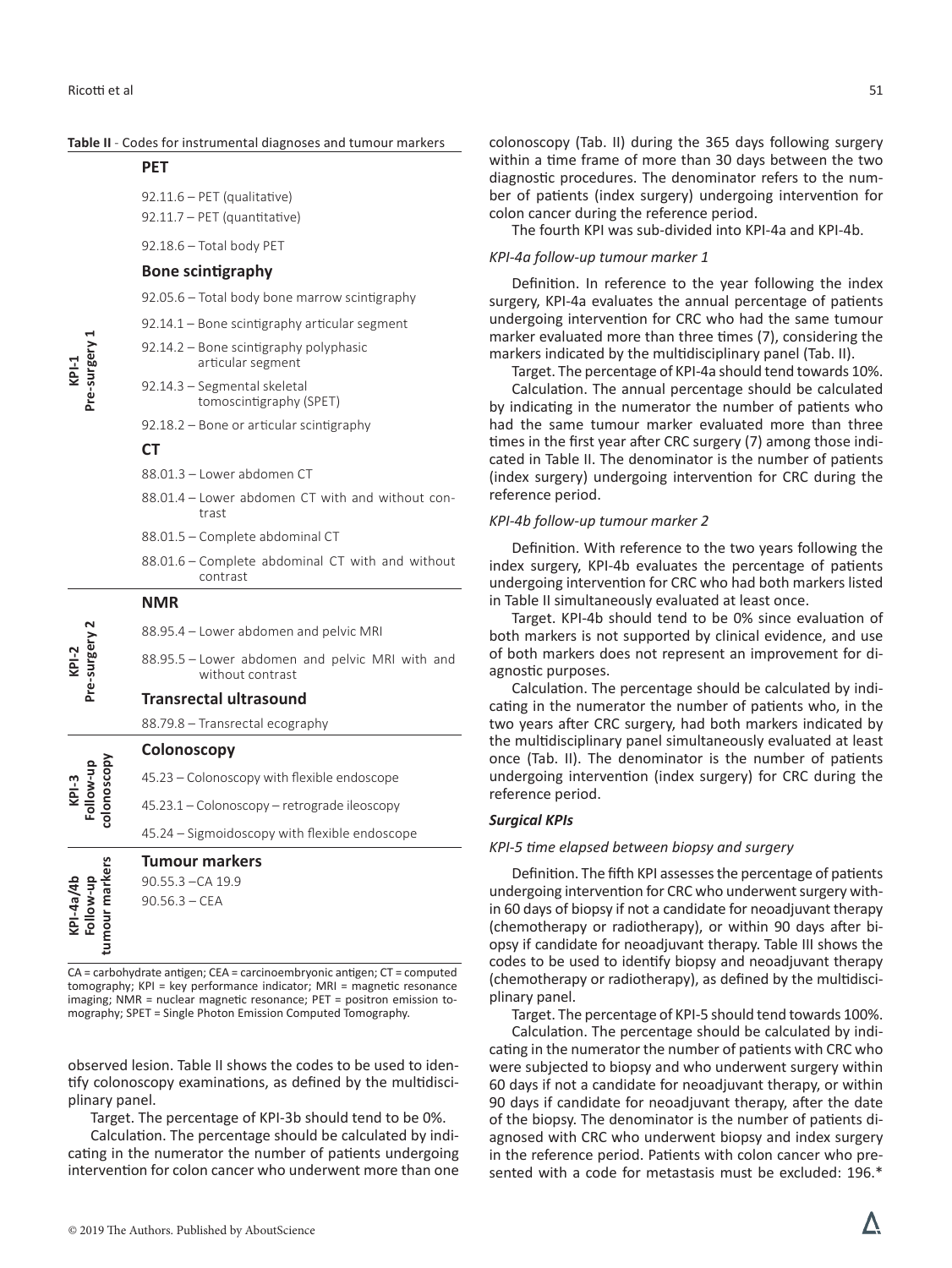#### **Table III** - Biopsy and neoadjuvant therapy (chemotherapy or radiotherapy) codes identified by E.Pic.A

#### **Biopsy – Ambulatory**

- 45.25 Biopsy (endoscopic) of lower intestine
- 48.25 Biopsy (endoscopic) of the rectum
- 91.41.3 Histocytopathology digestive tract: endoscopic biopsy (single site)
- 91.41.4 Histocytopathology digestive tract: endoscopic biopsy (multiple sites)

#### **Biopsy – Hospitalised (Colon)**

- 45.25 Biopsy (endoscopic) of lower intestine
- 45.26 Laparatomic biopsy of lower intestine
- 45.27 Intestinal biopsy, site not specified

#### **Biopsy – Hospitalised (Rectum)**

- 48.24 Biopsy (endoscopic) of the rectum
- 48.25 Open biopsy of the rectum
- 48.26 Biopsy of perirectal tissue

#### **Codes for Chemotherapy**

*SPA database (Specialist Outpatient Assistance)*†

- 99.25 Injection or infusion of chemotherapy for tumour
- 99.25.4 Antitumoural therapy with infusion of drug
- 99.25.5 Antitumoural therapy with oral drugs or IM or SC injection
- 8901F0 Antitumoural therapy with oral drugs or IM or SC injection excluding costs of drugs used for therapy per session (cycle with up to 30 sessions)
- 99.25.01 Antitumoural therapy with infusion of drug excluding costs of drugs used for therapy per session (cycle with up to 30 sessions)
- *From hospital discharge sheets*

*Admissions with diagnosis (all positions) V58.1\*, codes (all positions) 99.25 and diagnosis-related group of 410*

- V58.11 Antineoplastic chemotherapy
- V58.12 Antineoplastic immunotherapy
- 99.25 Injection or infusion of chemotherapy for tumour
- 410 M Chemotherapy not associated with secondary diagnosis of acute leukaemia

*Hospitalisations with diagnosis (all positions) V580\* and intervention codes (all positions)*

*Interventional radiotherapy codes*

- 92.20 Radioisotope infusion for brachytherapy
- 92.21 Surface radiation
- 92.22 Orthovoltage radiation
- 92.23 Radioisotope teleradiotherapy
- 92.24 Teleradiotherapy with photons
- 92.25 Teleradiotherapy with electrons
- 92.26 Teleradiotherapy with other particle radiations
- 92.27 Implantation or insertion of radioactive elements
- 92.28 Injection or instillation of radioisotopes
- 92.29 Other radiotherapeutic procedures
- 92.30 Stereotactic radiosurgery
- 92.31 Single-source photonic radiosurgery
- 92.32 Multi-source photonic radiosurgery
- 92.33 Proton beam therapy
- 92.39 Stereotactic radiosurgery

#### **ASA – SPA – Flow C: Radiotherapy codes**

- 92.23.2 Telecobalt therapy multiple fields, moving
- 92.24.01 Teletherapy with linear accelerator with multiple fields or movement for 3D technique
- 92.24.02 Teletherapy with linear accelerator with multiple fields or movement with modulation of intensity
- 92.24.1 Teletherapy with linear accelerator fixed field
- 92.24.2 Teletherapy with linear accelerator with multiple fields, moving
- 92.24.3 Teletherapy with linear accelerator flash technique
- 92.24.B Radiotherapy with linear accelerator with MLC for IMRT static or dynamic multiple fields or moving
- 92.25.1 Electron beam teletherapy with one or more fixed fields
- 92.25.2 Total skin electron irradiation (TSEI/TSEBI)

ASA = Outpatient care; E.Pic.A. = Economic Appropriateness of an Integrated Care Pathway; IM = intramuscular; SC = subcutaneous; IMRT = Intensity Modulated Radiotherapy; MLC = Multileaf Collimator; SPA = Outpatient specialist care; TSEI = Total skin electron irradiation; TSEBI = Total Skin Electron Beam Irradiation.

†All codes referable to 99.25, where present, are included. All identification codes for chemotherapy under a ADS (Ambulatory Day Service) regime, to be introduced starting from 2016, must be included (all regions that are not part of the pilot project must integrate with appropriate reference codes).

#### (exclude 196.2), 197.\* and 198.\*.

#### *KPI-6 duration of hospitalisation*

Definition. The sixth KPI assesses the percentage of patients undergoing intervention for CRC with duration of hospitalisation for surgery >10 days (7), if the diagnosis-related group (DRG) associated with the index admission is not complicated, or beyond 15 days (indication of the multidisciplinary panel) if the DRG is complicated, as defined in Table IV by the multidisciplinary panel.

Target. The percentage of KPI-6 should tend towards 10%.

Calculation. The percentage should be calculated by indicating in the numerator the number of patients undergoing intervention for CRC whose hospitalisation for surgery extends beyond 10 days if the DRG is not complicated, or more than 15 days if the DRG is considered complicated. The denominator is the number of patients (index surgery) undergoing surgical intervention for CRC during the reference period.

### *KPI-7 subsequent re-intervention*

Definition. The seventh KPI evaluates the percentage of patients undergoing intervention for CRC with a second re-intervention following the index surgical procedure performed during the same index hospitalisation. The following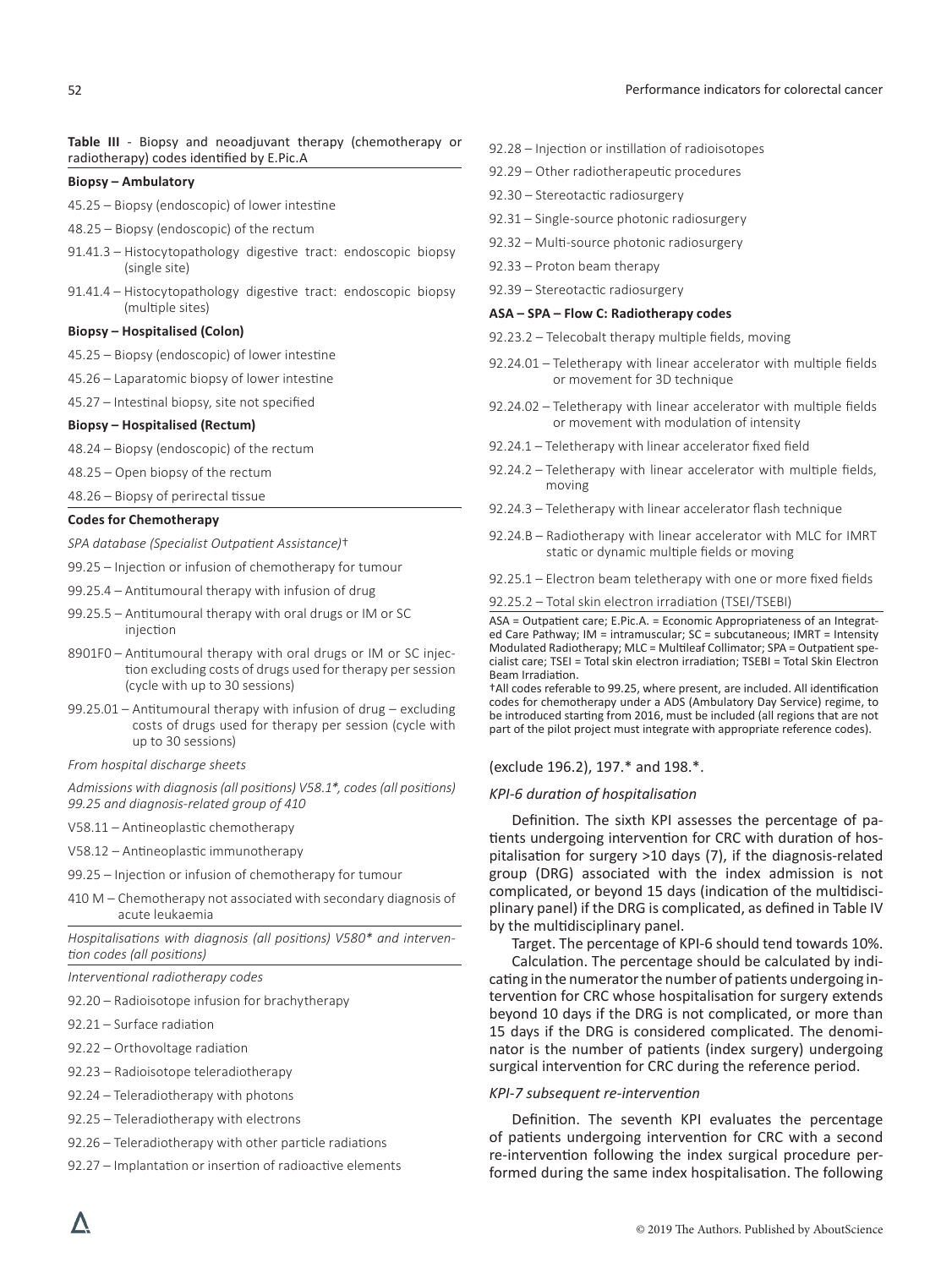#### **Table IV** - DRG codes identified by E.Pic.A

#### **Colon**

- *DRG149* Major intervention on large and small intestines without complications
- *DRG569* Major interventions on large and small intestines with complications with GI diagnosis
- *DRG570* Major interventions on large and small intestines with complications without GI diagnosis
- *DRG541* Extracorporeal membrane oxygenation or tracheostomy with mechanical ventilation ≥96 hours or main diagnosis not related to face, mouth and neck with major surgical intervention
- *DRG542* Tracheostomy with mechanical ventilation ≥96 hours or main diagnosis not related to face, mouth and neck without major surgical intervention

#### **Rectum**

- *DRG146* Rectal resection with complications
- *DRG147* Rectal resection without complications
- *DRG149* Major interventions on large and small intestines without complications
- *DRG569* Major interventions on large and small intestines with complications with GI diagnosis
- *DRG570*  Major interventions on large and small intestines with complications without GI diagnosis
- *DRG541*  Extracorporeal membrane oxygenation or tracheostomy with mechanical ventilation ≥96 hours or main diagnosis not related to face, mouth and neck with major surgical intervention
- *DRG542*  Tracheostomy with mechanical ventilation ≥96 hours or main diagnosis not related to face, mouth and neck without major surgical intervention

DRG = diagnosis-related group; E.Pic.A. = Economic Appropriateness of an Integrated Care Pathway; GI = gastrointestinal.

ICD-9-CM codes were used to identify re-intervention procedures:

- − ICD-9-CM 45.\* (incision, removal and anastomosis of the intestine),
- − ICD-9-CM 46.\* (other interventions on the intestine),
- − ICD-9-CM 47.\* (interventions on the appendix),
- − ICD-9-CM 48.\* (interventions on the rectum, rectosigmoid and peri-rectal tissues).

Target. The percentage KPI-7 should not exceed 5%.

Calculation. The percentage should be calculated by indicating in the numerator the number of patients with reintervention, following the index intervention, and performed during the same index hospitalisation. The denominator is the number of patients (with index surgery) undergoing intervention for CRC during the reference period.

#### *KPI for oncological therapy*

### *KPI-8 therapy*

Definition. The last KPI assesses the percentage of patients undergoing intervention for CRC who, as candidates for

adjuvant therapy (chemotherapy or radiotherapy), initiate adjuvant therapy within 56 days of the index surgery (7). The strategy defined to calculate KPI-8 focuses on identification of all chemotherapy and/or radiotherapy administrations delivered after the date of the index surgical intervention during hospitalisation or in an outpatient regimen. Table III reports the sources and codes to identify the administration of chemotherapy and radiotherapy.

Target. The percentage of KPI-8 should tend to be 100%.

Calculation. The percentage should be calculated by indicating in the numerator the number of patients undergoing intervention for CRC who initiate adjuvant therapy (chemotherapy or radiotherapy) within 56 days of the index surgery (7). The denominator is the number of patients undergoing intervention for CRC during the reference period who initiate adjuvant therapy within 76 days (indication of the multidisciplinary panel) following the index surgical procedure.

#### **Discussion**

The continuous goal of any healthcare service is to achieve a balance between demand and supply. In recent years, it has been increasingly difficult to attain this aim; for example, in the oncology field, ageing of the population and increased research and development costs of drugs have placed considerable strain on the sustainability of healthcare. Considering this scenario, which Italy has not avoided, the methodology presented herein has the main objective of defining performance indicators that can be used to monitor critical factors in the integrated care pathway of patients with CRC, with the aim of improving the overall efficiency of care (5).

Since the public payer (e.g. healthcare service) does not coincide with the prescriber (e.g. the clinician), the process of allocating healthcare resources is often a complex exercise. The possibility of integrating tools for monitoring of the integrated care pathway constitutes an attempt to fill the information gap between prescribers and payors in the decision-making process. In this perspective, the methodology developed by the E.Pic.A. multidisciplinary group can help to better cope with increasing healthcare needs, identify inappropriate (or potentially inappropriate) activities within an integrated care pathway and thus permit reduction of waste of resources and reallocation of new resources for the access to care. The application of this methodology should increase the value of healthcare services: the better the allocation of available resources, the better the performance of structures and healthcare professionals.

Specifically, the present methodology can help to identify low-value areas of utilisation of healthcare resources and reduce the associated costs. In fact, the eight KPIs defined by the multidisciplinary E.Pic.A. panel mainly aim to identify, in the integrated care pathway for CRC, potentially inappropriate referrals for unnecessary services or anomalies in relation to the timeliness in which services are provided. In another therapeutic area (monitoring of diagnosis and treatment of patients with breast cancer), a recent experience conducted by the E.Pic.A. at the Istituto Scientifico Romagnolo per lo Studio e la Cura dei Tumori IRST of Meldola (Northern Italy) estimated that, between January 2010 and June 2016, the hospital delivered 2,516 inappropriate services for a total cost of approximately €580,000 (9).

Λ